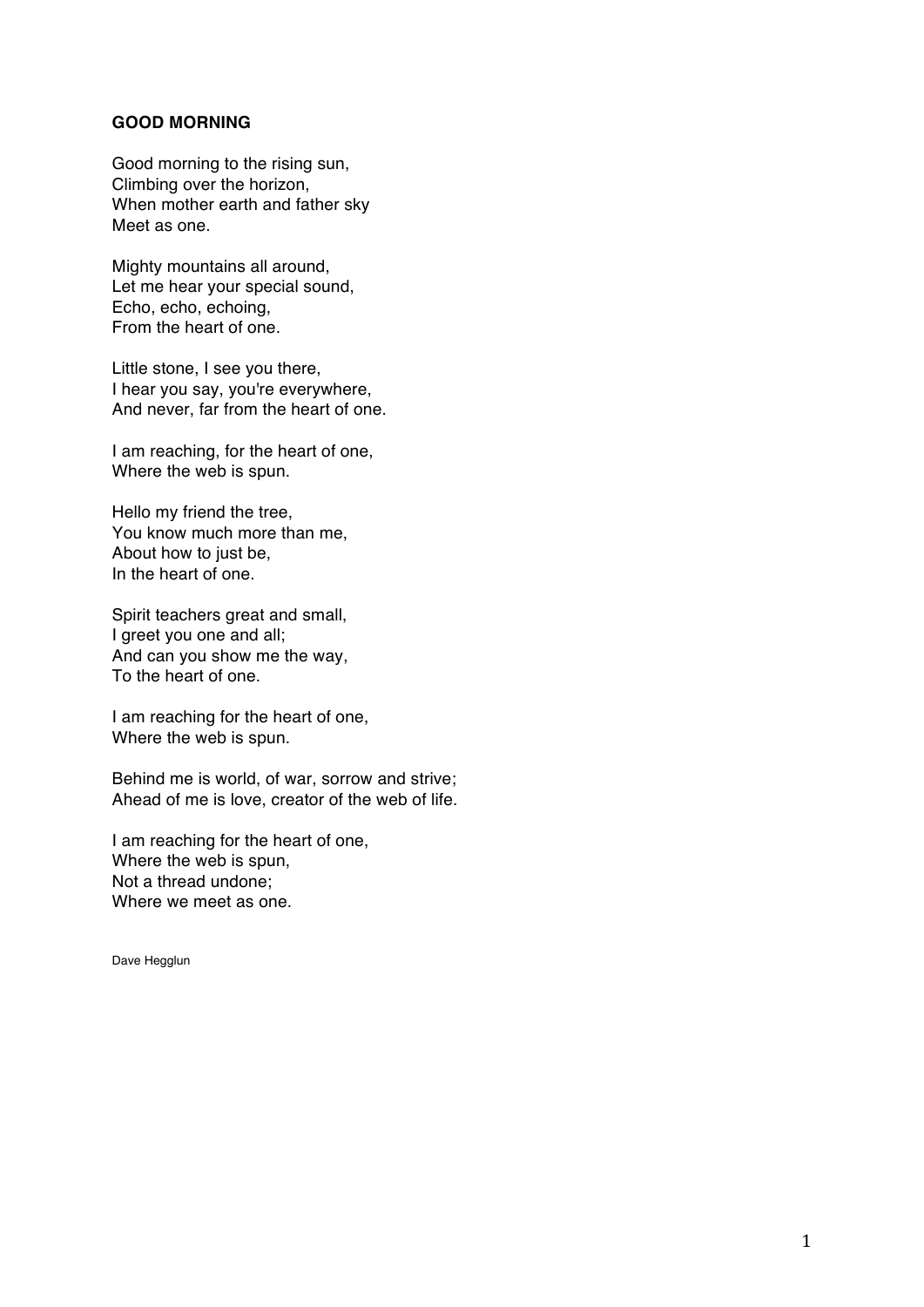#### **THE RIVER IS RISING**

The river is rising higher each day , It carries us faster, faster away ; Away from the same old situations, And all of our usual expectations.

The river is louder than ever before , Listen to the river, listen to the roar; It tells us to lose our inhibitions, To dive right in , with tour intuition .

So dip your head in the water , Keep your heart in the flow , Don't drift in the slower quarter; Swim where the fast ones go .

The river is breaking the banks of the system , And money's not worth an ounce of wisdom; Money won't buy the security , The longed for hope o f certainty .

The waters of change are swirling around, There's no way to find higher ground ; All the lifeboats are full of holes, We can only swim , as the river rolls.

So dip your head in the water , Keep your heart in the flow , Don't drift in the slower quarter; Swim where the fast ones go.

There's no plan to think about , And there's no way to figure out ; The only chance and our only choice , Is to listen to our higher, inner voice .

The river is wider the river is deep , There's no secret it needs to keep ; It's the river of life, love and destiny , And it flows to the sea of harmony .

So dip your head in the water , Keep your heart in the flow , Don't drift in the slower quarter; Swim where the fast ones go.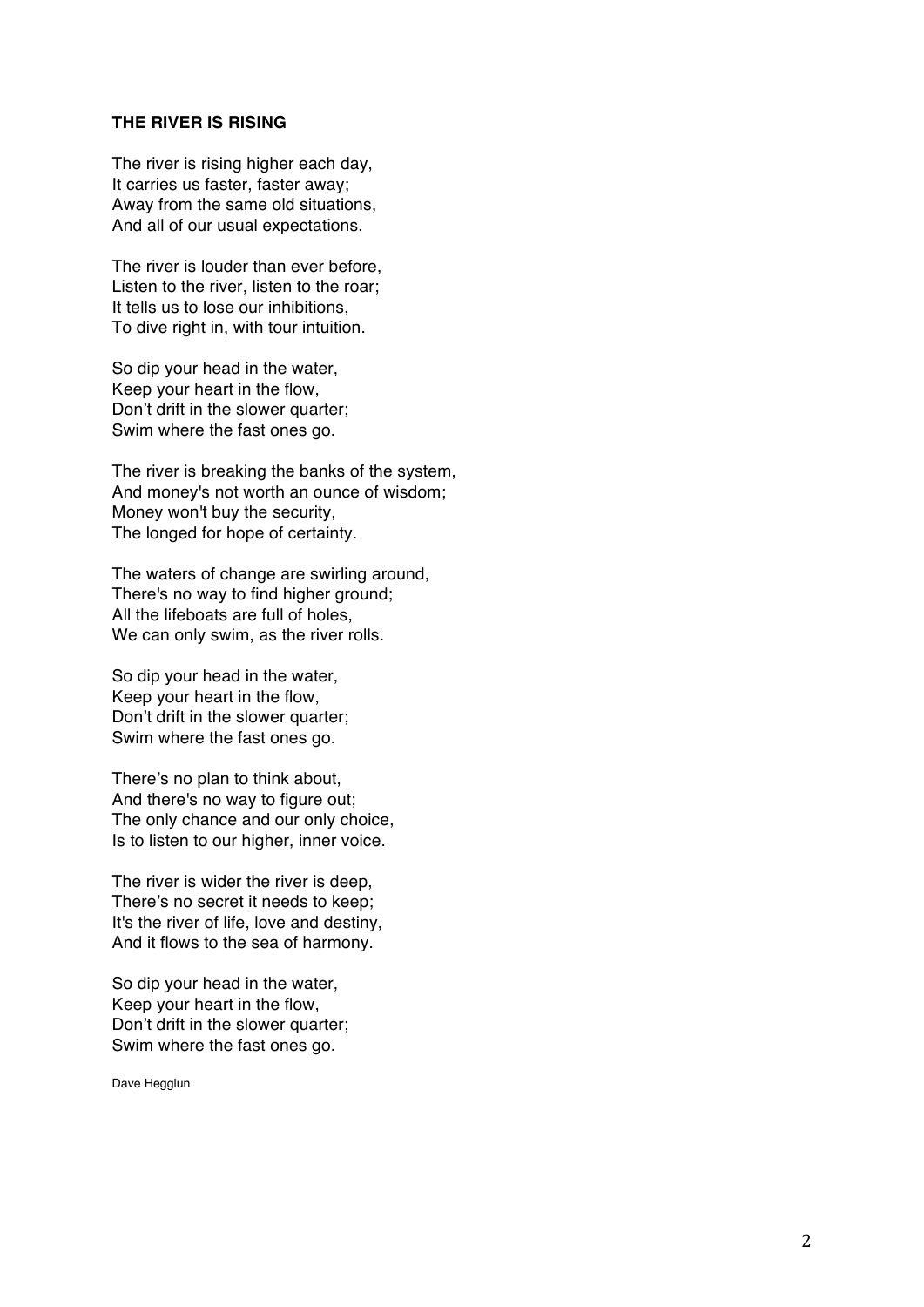# **LOVE SONG FOR GAIA**

She has fire in her belly and flowers in her hair, She's a star on the telly, she performs everywhere, She's our mother in a shawl; she's the lover of us all, And she's beautiful, yes she's beautiful, Oh so beautiful, she's so delicious.

There's no creature she can't love, she loves them equally, She won't set herself above, she's here to feel fully, Fondly she holds us close, she's the perfect host, She's just beautiful, yes so beautiful, So very beautiful, she is so gracious.

Now it seems she is not well, and we thought there's something wrong, Still she smiles, it's hard to tell, nothing spoils her morning song, But gradually it's weaker, though she's not at all meeker; She's still beautiful, always beautiful, Stunningly beautiful, she's so precious.

We thought it's something she ate, or a virus going round, Now we know that's not her fate, for you know what we have found? She's about to give birth to divinity on earth, And that's beautiful, yes it's beautiful, She's glowing beautiful, and we're in awe.

But she really needs us now, she's getting very tired, We can help, we know how, we've got all that is required, It's the love we send her, that's what we need to tender; To keep her beautiful, she'll stay beautiful, Even more beautiful, that's what's in store, To keep her beautiful, ever more beautiful; Right to the core, would you like to hear more?

Yes we'll keep her beautiful, much more beautiful, Than ever before, that's what we're here for; To feel her soar, through that heavenly door, Forever more.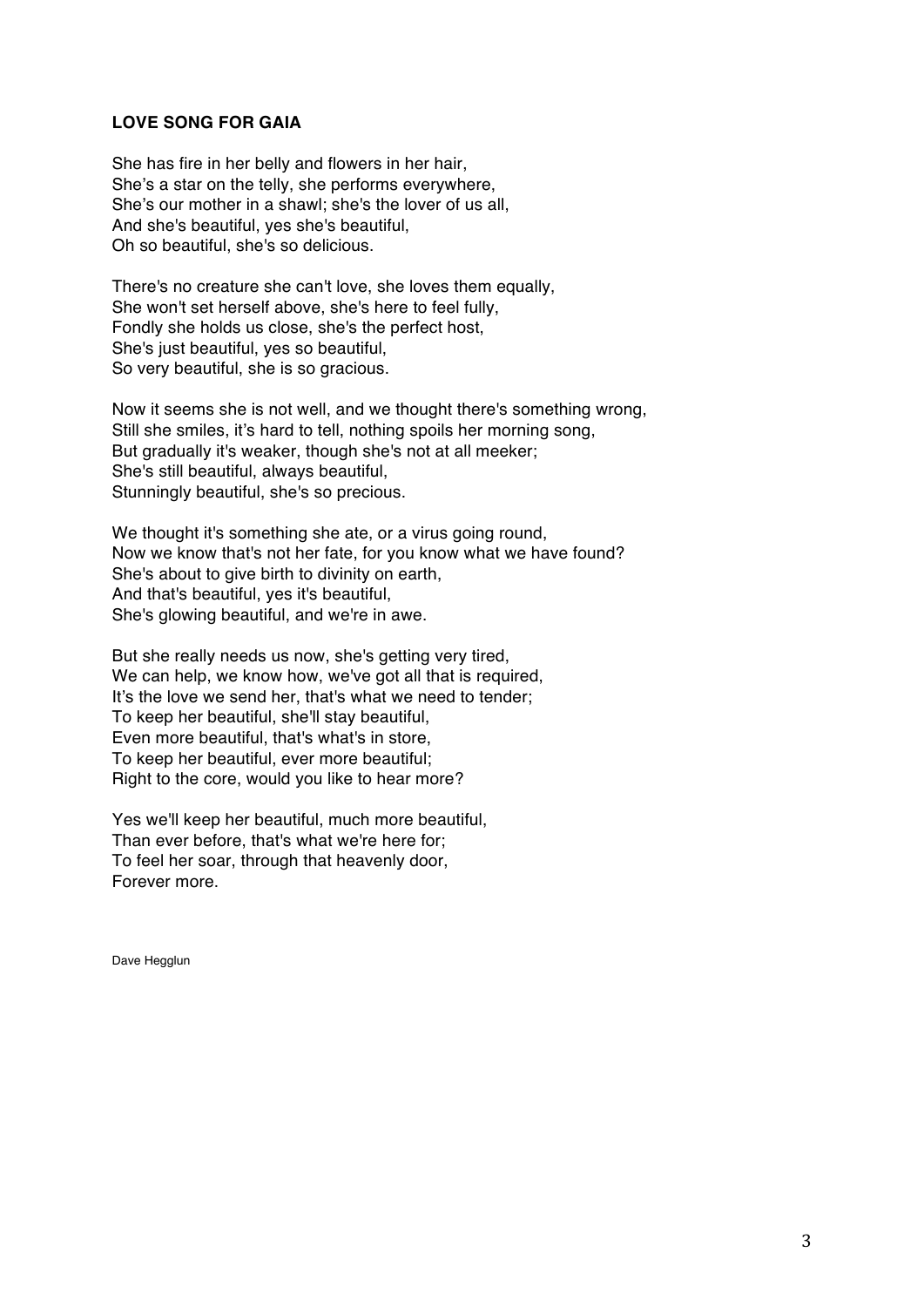# **LISTEN**

What can we really do to heal our mother earth? Well we can listen to her needs, and send our love there. There is nothing more real than love, and nothing more powerful.

We're gonna listen, With our intuitive ear, We're gonna listen, With no doubt or fear, We're gonna listen to the voice of the mother; She calls like no other, From the mountains to the seas, From the soil to the trees, She is calling us, She is calling us;

And when we hear her call, We need to have the knowing, Of when and where to give our all And set our heart to a glowing, With the love that needs to be sent, From moment to moment

With the love that needs to be sent, From moment to moment,

From moment to moment, From moment to moment, From moment to moment,

I send my love to ...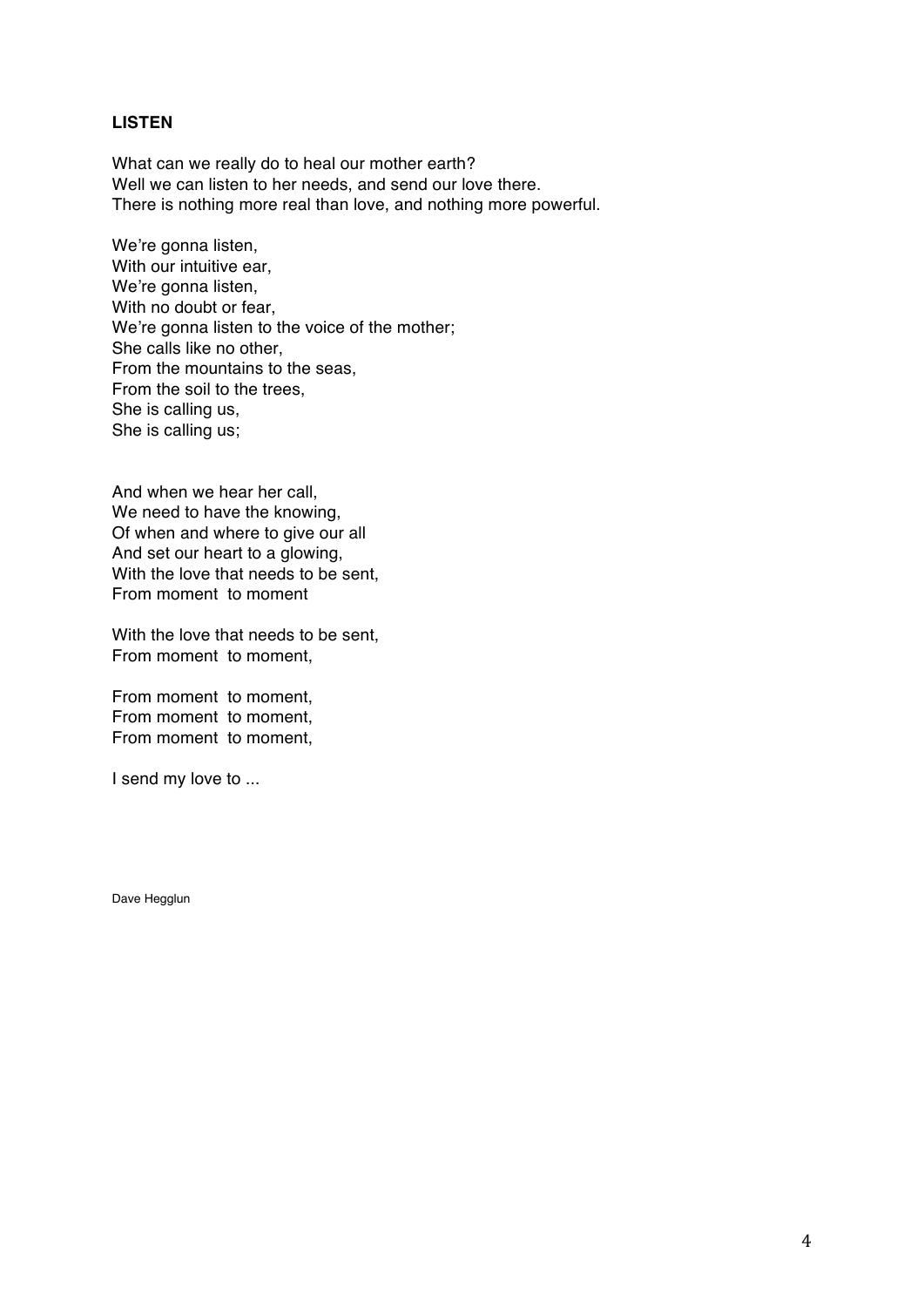### **BALANCING**

Nature spirits big and small, We might not see you at all; But we know your working there, Balancing our mother earth.

You wash her body and you comb her hair, Moving energy here and there; You don't need money, you don't need clothes, You live on love, that's how it goes;

Balancing our mother, Balancing our mother.

But oh, oh, what a mess we've made, You're tired of dealing with the human greed; And now we're very much afraid, That all your work might not succeed;

Balancing our mother, Balancing our mother

We try to change our polluting ways But there's so much to change these days, What can we do to assist you? Balancing our mother earth.

We hear you ask us to do our part To use our power, to open our hearts; So we can reach the infinite store, Of all the love that you need for,

Balancing our mother, Balancing our mother.

'Cause here on earth it's only us, you say, Who are linked to the source this way? For your love just filters through, And only we can send enough for you,

Balancing our mother, Balancing our mother.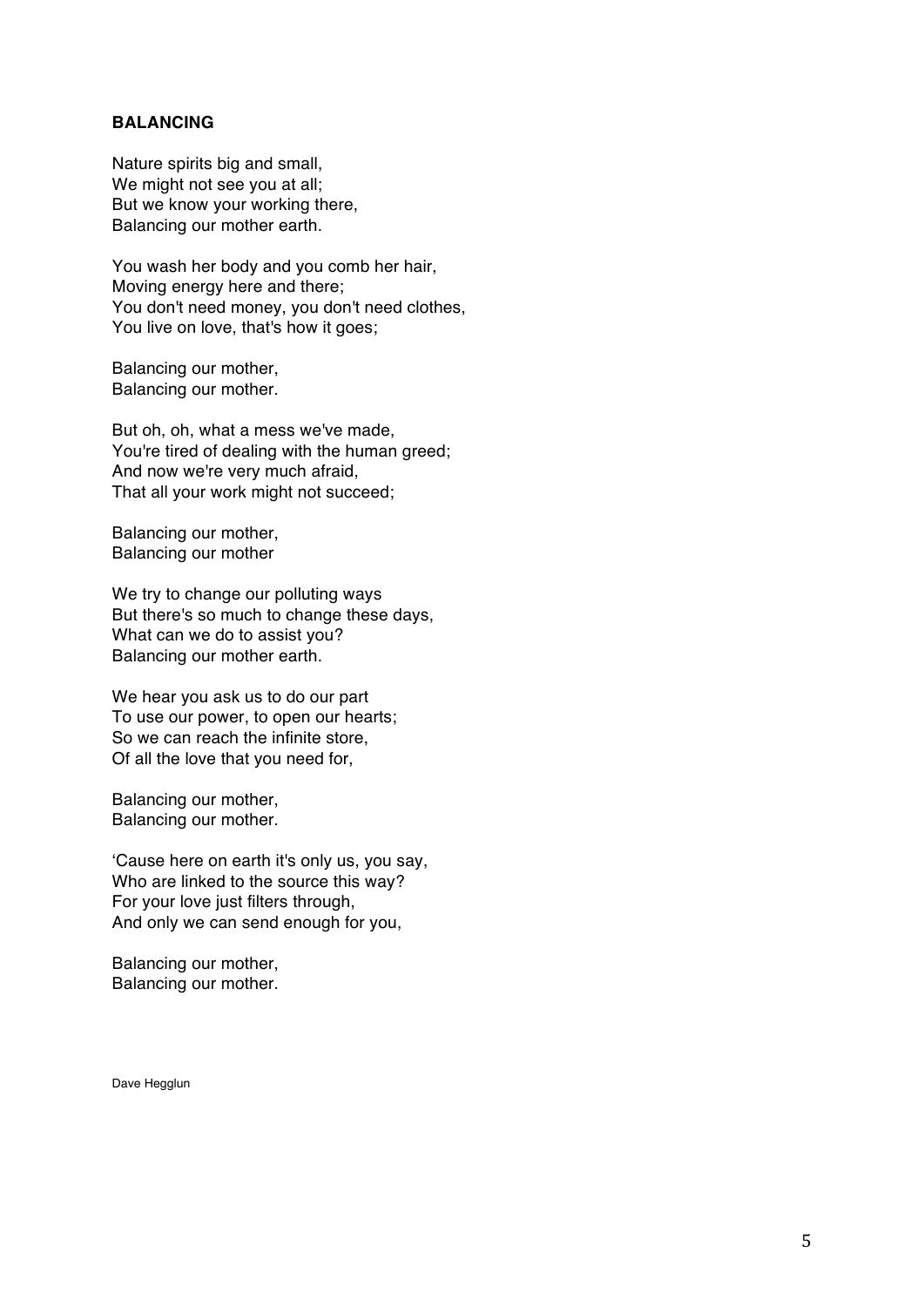#### **PAPATUANUKU**

We're singing to the trees , To the birds and the bees , The rivers and the mountains , To the plains and the seas , To the wild west wind , To the gent lest breeze ,

Of papatuanuku papatuanuku …

One heart one home , Not apart not alone , Our soul 's on loan ,

To papatuanuku papatuanuku …

God bless the mother , For ever and ever , God bless Gaia , For ever and ever and ever…

Papatuanuku papatuanuku …

We're on our way , No no no delay , Going back to the future , To a bright new day ;

Well here we are , And here we stay , With papatuanuku papatuanuku ...

One heart one home , Not apart not alone , Our soul 's on loan ,

To papatuanuku papatuanuku …

God bless the mother , For ever and ever , God bless Gaia , For ever and ever , And ever and ever and ever and ever…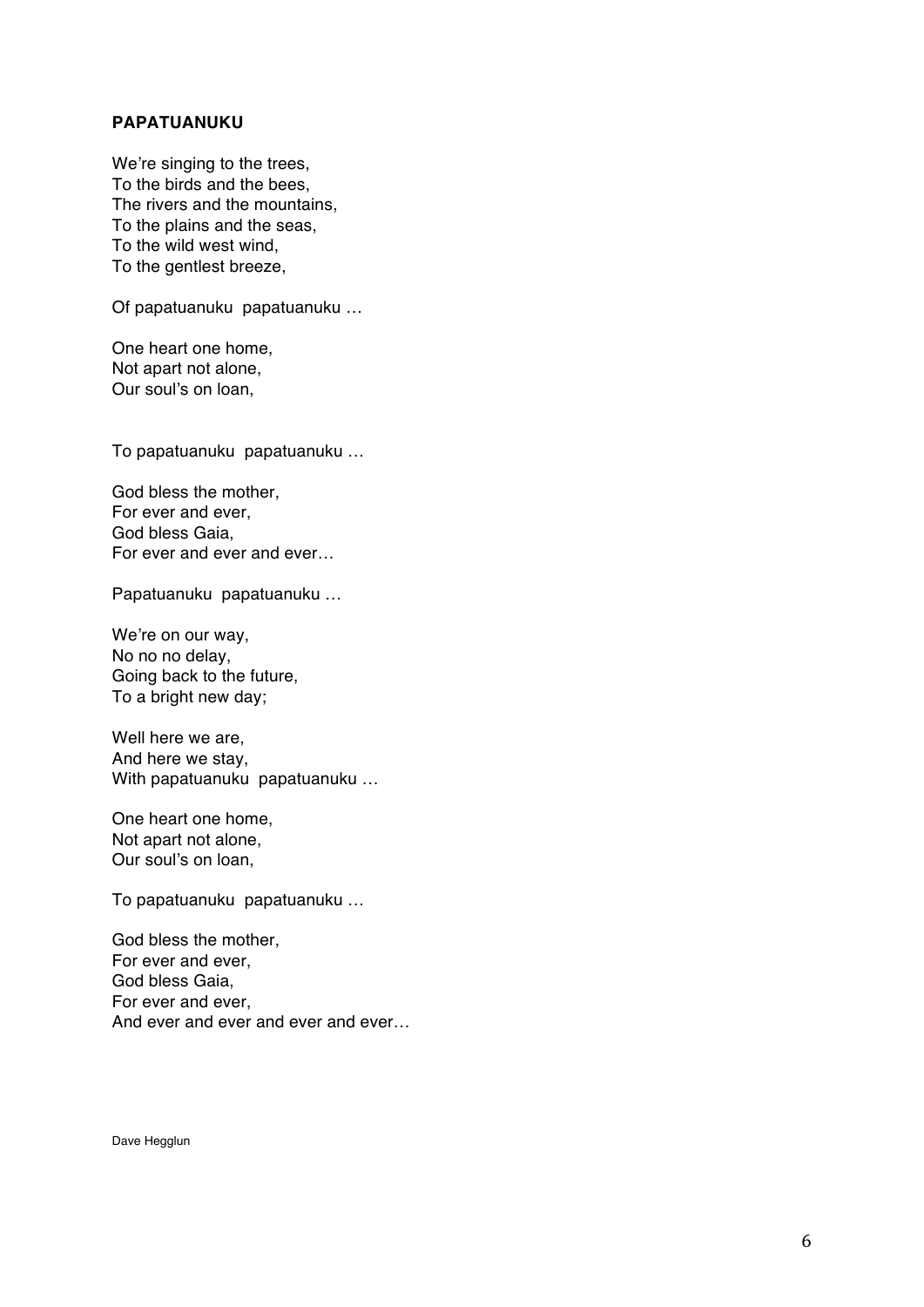# **CENTER OF THE UNIVERSE**

Listen to the wind, listen to the song of the breeze, Listen to the wind and watch the dancing of the trees; They're singing and dancing, dancing and singing for you,

Because you are the centre of the universe!

Pick up a stone and feel the weight of the ages, Look at the shape and find the signs it engages; It's been waiting and shaping, shaping and waiting for you,

Because you are the centre of the universe!

Don't ask me what it means, The message is for you, They are just what they seem, Perhaps they have a cue, For you, the centre of the universe!

Yes you, the centre of the universe! Yes, yes you are, the centre of the universe!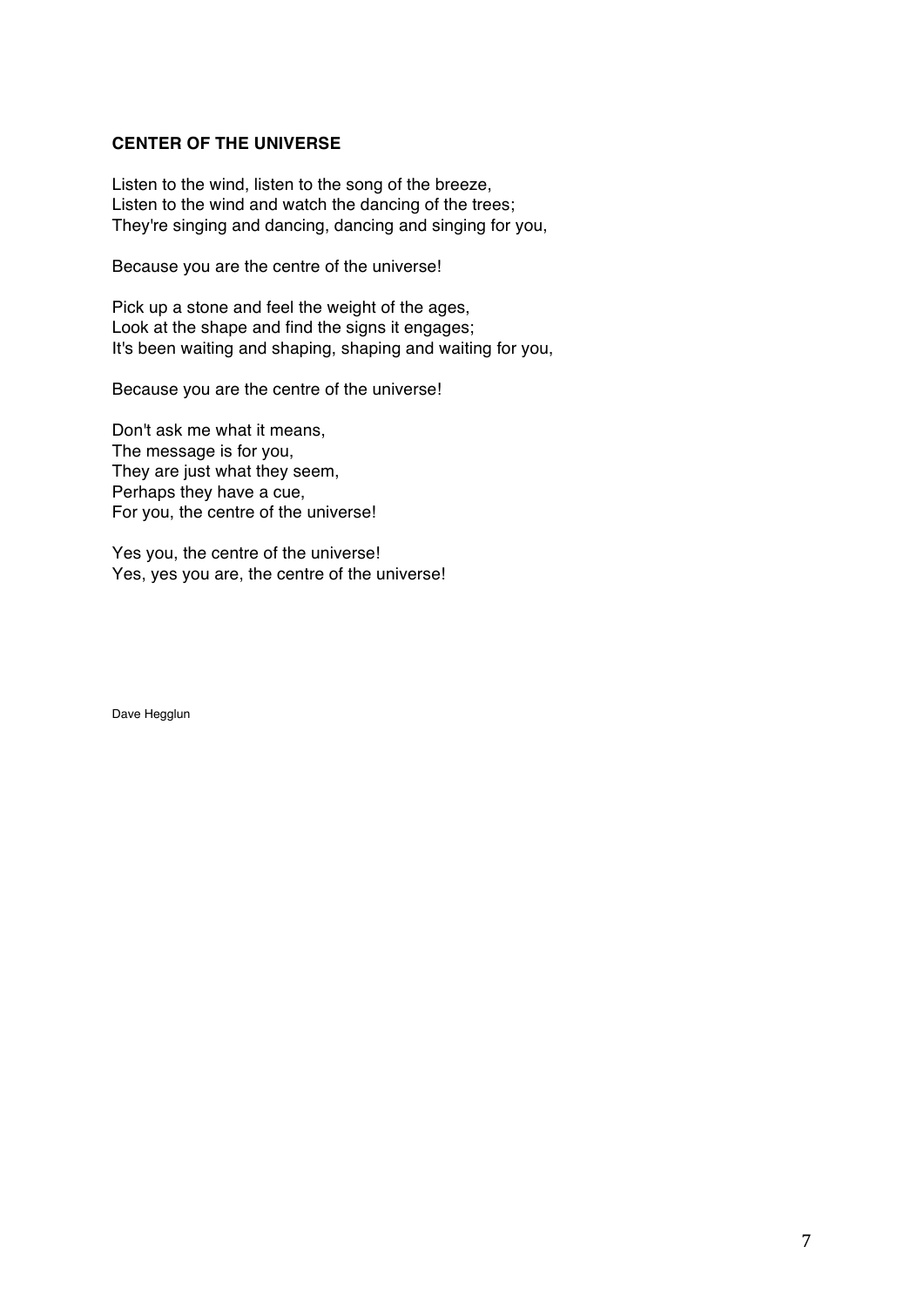### **INTENTION**

A thousand times, I've heard it said, That if you ask, you shall receive; It's taken me many years to believe, It seemed all too simple inside my head; But then I looked back on my life instead, At all fulfilled wishes up my sleeve, There were those that were so hard to achieve, Others just dropped on my plate like slicing bread. Some were bred in very surprising ways, But all have left a mark I can't ignore; Of course a few fed the proverb that says: Truthfully, be careful what you wish for,

Because it's all about intention, That's the way it goes. My future is my invention, That's how it grows; It's my co-creation with God.

Yes it's a co-creation, An aspiring elevation, To each and every way I chose.

Sometimes an old wish becomes redundant, And needs to be revoked before to late, It's manifested and my path gets bent, Away from my life I try to create; But if I am precise with my intent, I usually reach my intended fate.

Because it's all about intention, That's the way it goes; My future is my invention, That's how it grows; It's my co-creation with God.

Yes it's a co-creation, An aspiring elevation, To each and every way I chose.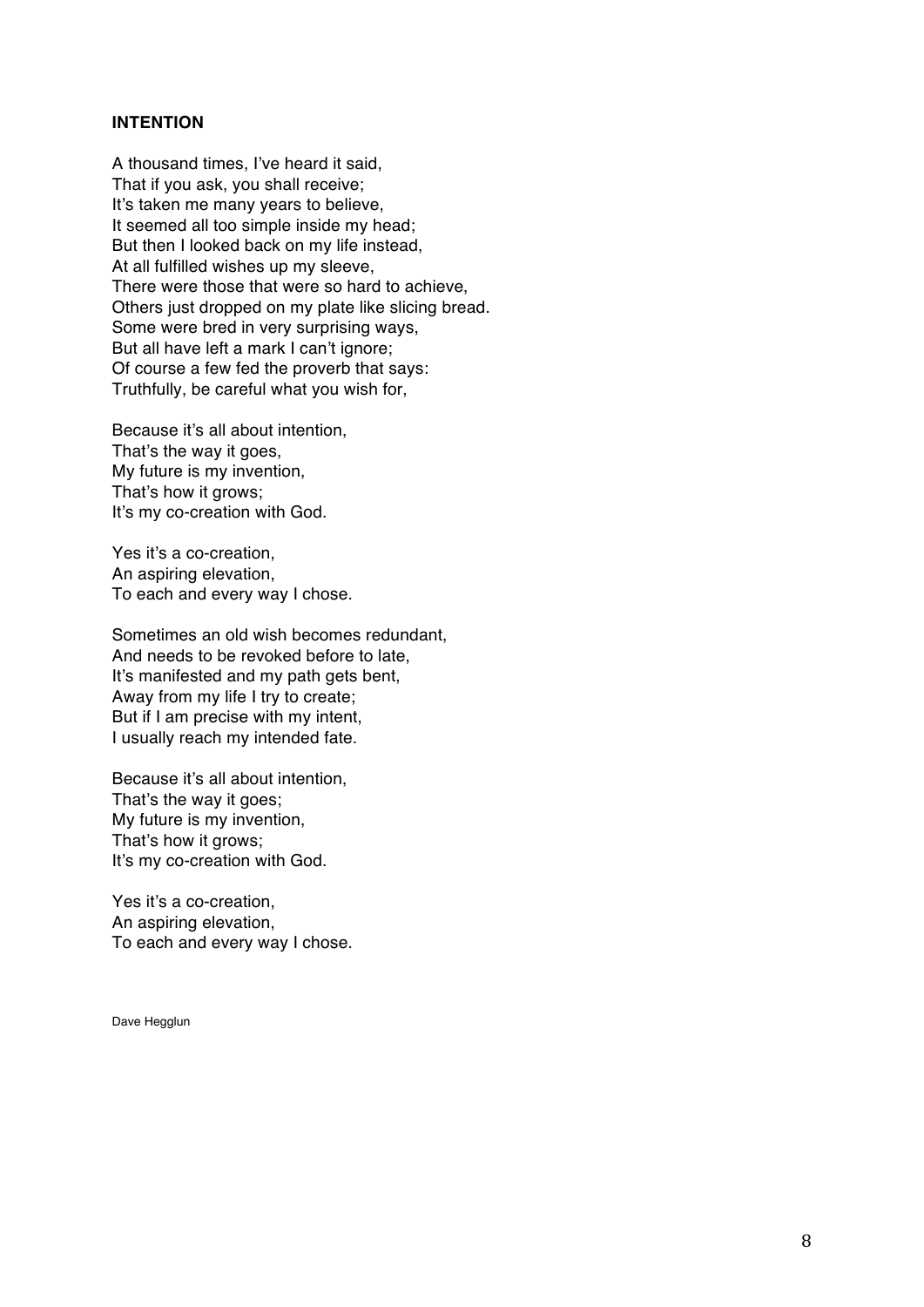# **WIN WIN**

The trees are stirring, as the day is dawning, They're drinking dew and waking up to the morning The birds are singing in tune with the trees, The sun is rising as they breathe in with the breeze. I hear a calling from a tree on my mind, "Would you like an exchange of energy of the healing kind," "Oh yes, yes, ah that sounds fine, I can improve your balance and you can improve mine; You need what I like to lose and I need your refuse," It's natural integration, a win-win situation.

Well that's the way it works, and it's worked that way, For a few hundred million years, and it'll work for you today.

Now I see a flower waving at me, She would like a shower of my negative energy; And she know I need what she like to leave, And that's what I retrieve; It's natural integration, a win-win situation.

That's the way it works, and it's worked that way, For a few hundred million years, and it'll work for you today.

"Yes hello, nice little flower thank you very much, Let's keep in touch, there you go."

"Hello mister tree, oh you remember me."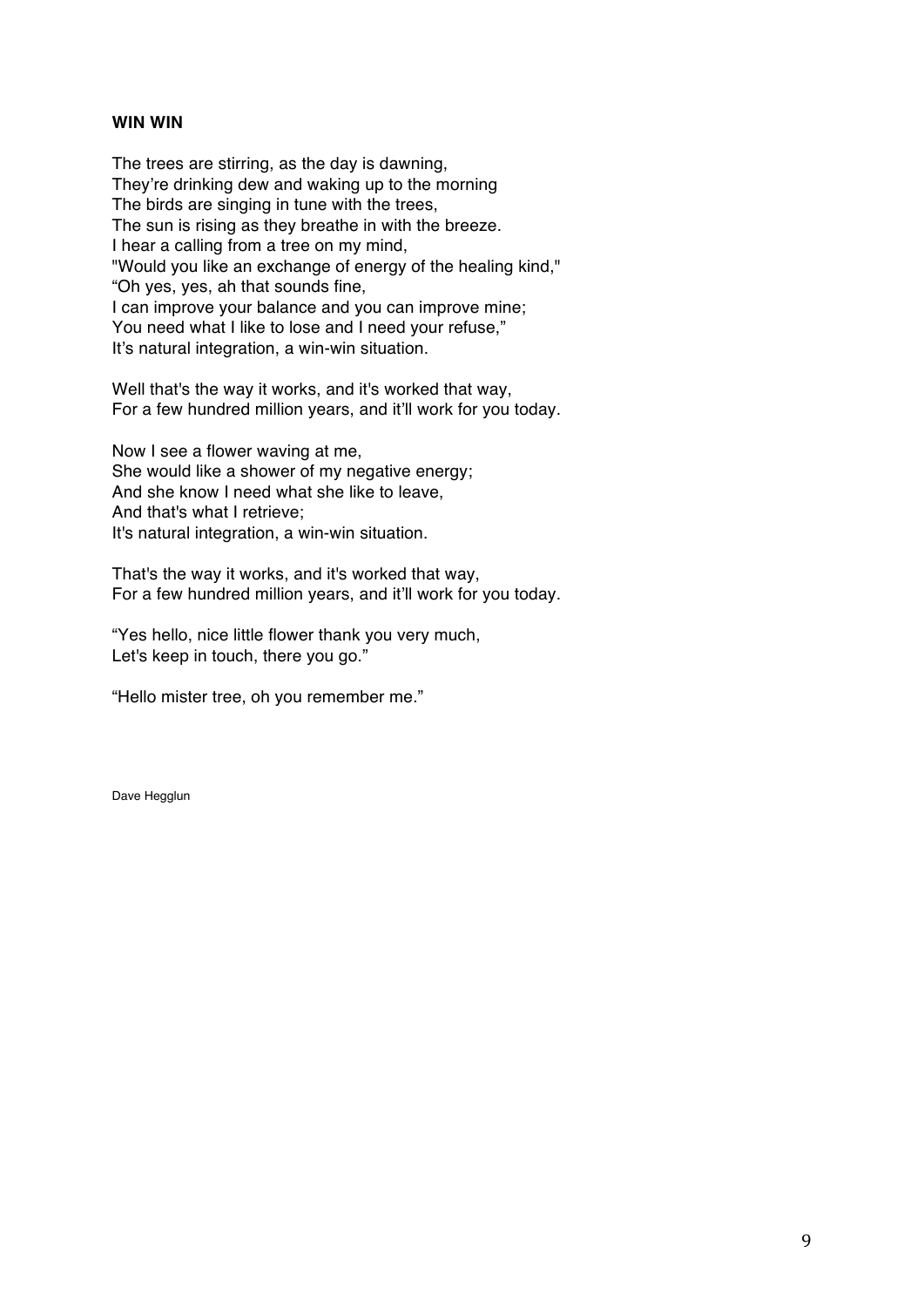### **KORU AROHA**

This is a journey , Out beyond the sun ; This is a journey , It's just begun ; This is a journey , Spiralling into love ;

Koru Aroha .

This is a journey , Into ourselves ; This is a journey , Under our shells; This is a journey , Spiralling into love ;

Koru Aroha .

This is a journey of love ; From love , to love , for love , with love .

Here there is learning , This is a school ; Here there is wisdom , Love is the rule ; Here we are , Spiralling into love ;

Koru Aroha .

Here there is laughter , Now and then a song; Here there is family, Here where we belong ; Here we are , Spiralling into love ;

Koru Aroha , Koru Aroha , Koru Aroha .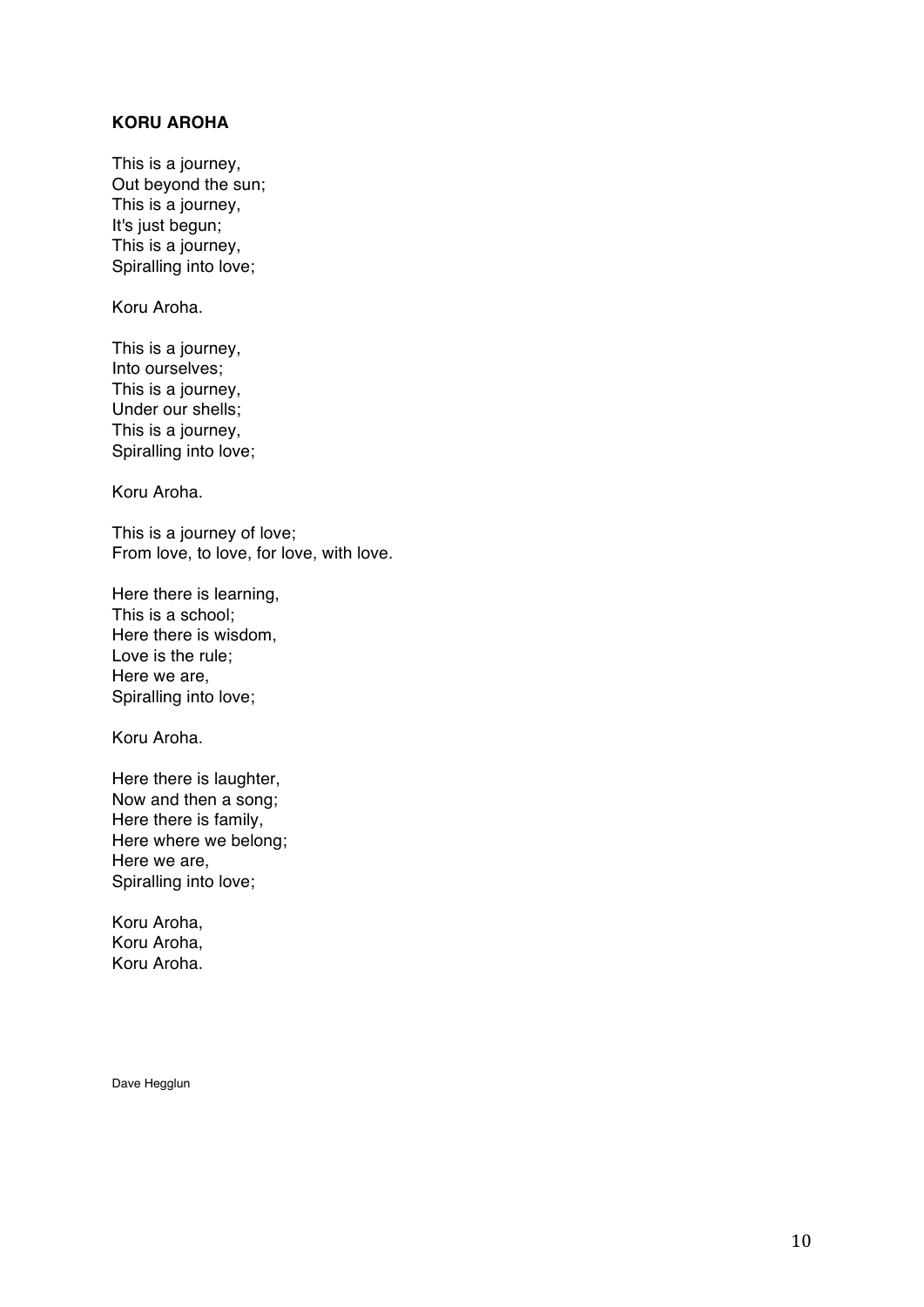#### **FEAR**

Being afraid is very often right, It prepares the body for fight or flight; If the danger is real then the fear is good, But if not then let it be understood, That fear can be a danger worse than most, Attracting entities looking for a host.

We can use our fear when danger is near, But other than this we should give it a miss, because then: The only thing we need to fear, is fear.

We're hard wired to express our fear, We can't turn it off when it gets in gear, It takes 96 seconds to pass on through, And after this we can start anew; If we're still in fear, then that's our choice; Better to listen to our inner voice,

The quiet one that says there's no need, To carry on planting the fear seed; It grows as a dense black energy cloud, That cuts us off from the positive crowd: Our supporters on the energy plain, And gives the negative a chance to gain.

We can use our fear when danger is near...

Entities live on the energy plain, There are as many around as drops of rain, Some are evil and others not so bad, But none of them need to ever be had, Inside of us eating off our energy, Or even, guiding our destiny.

They can't match our potential ability, Because we're connected to divinity; If they're found in us they can be destroyed, And this they're naturally keen to avoid. They can enter us only if we let them in, But dangerless fear, is a clear invitation.

We can use our fear when danger is near...

So if you're about to be hit by a bus, Then fear is an option you can trust, You'll run faster to get out of the way. And entities wont be trying to stay; They'll be looking for something else to do, They don't want to be squashed, anymore than you do.

We can use our fear when danger is near... … The only thing we need to fear, is fear.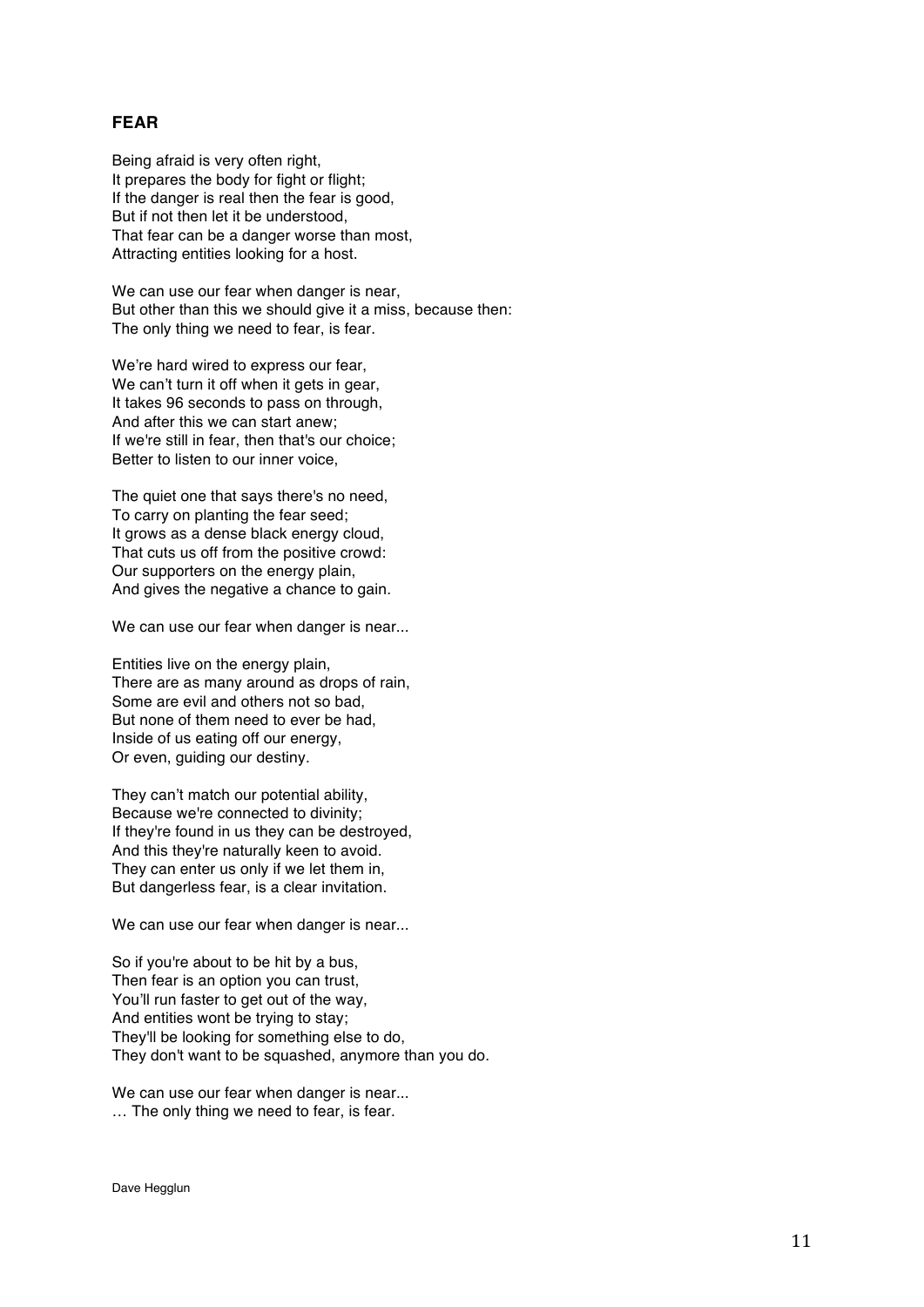# **2012**

Well here we are in 2012, And we're all waiting for the end of the world; And humanity is about to delve, In the greatest change ever unfurled. The end is not nigh, And we won't all die, Life will never be the same again; We either rise up gloriously high, Or civilisation goes down the drain.

And it's up to us we all got to choose, We can all win, or we can all lose; And all we need to do to rise above, Is to think of mother earth and to give her love. Think about our mother and to give her love.

The news media is a hungry beast, It licks good news and gorges on the bad; It sees calamity and sees a feast, So it seams the world goes from bad to worse, And evil is spreading like a cancer; But mother earth is not under a curse, She just needs love cause love's the answer.

Yes it's up to us we all got to choose…and to give her love.

The frequencies are rising as time speeds up, And we can spiritually grow much faster now; Yes now we can rapidly fill our cup, We don't need to worry anyhow; 'Cause the energies are polarizing fast, The positive grows stronger with love and trust; And left on it's own the negative can't last, But these are the choices and choose we must

Because it's up to us, we all got to choose…and to give her love.

Oh change, change, change, it's the name of the game, It is either up or down, there's no straight ahead; No society will remain the same, But not to worry, there's no need to dread, Because the good people are coming together, Stronger and stronger as we move on through; Moving safely through the stormy weather, Listening to each intuitive clue.

Yes it's up to us, we all got to choose…and to give her love.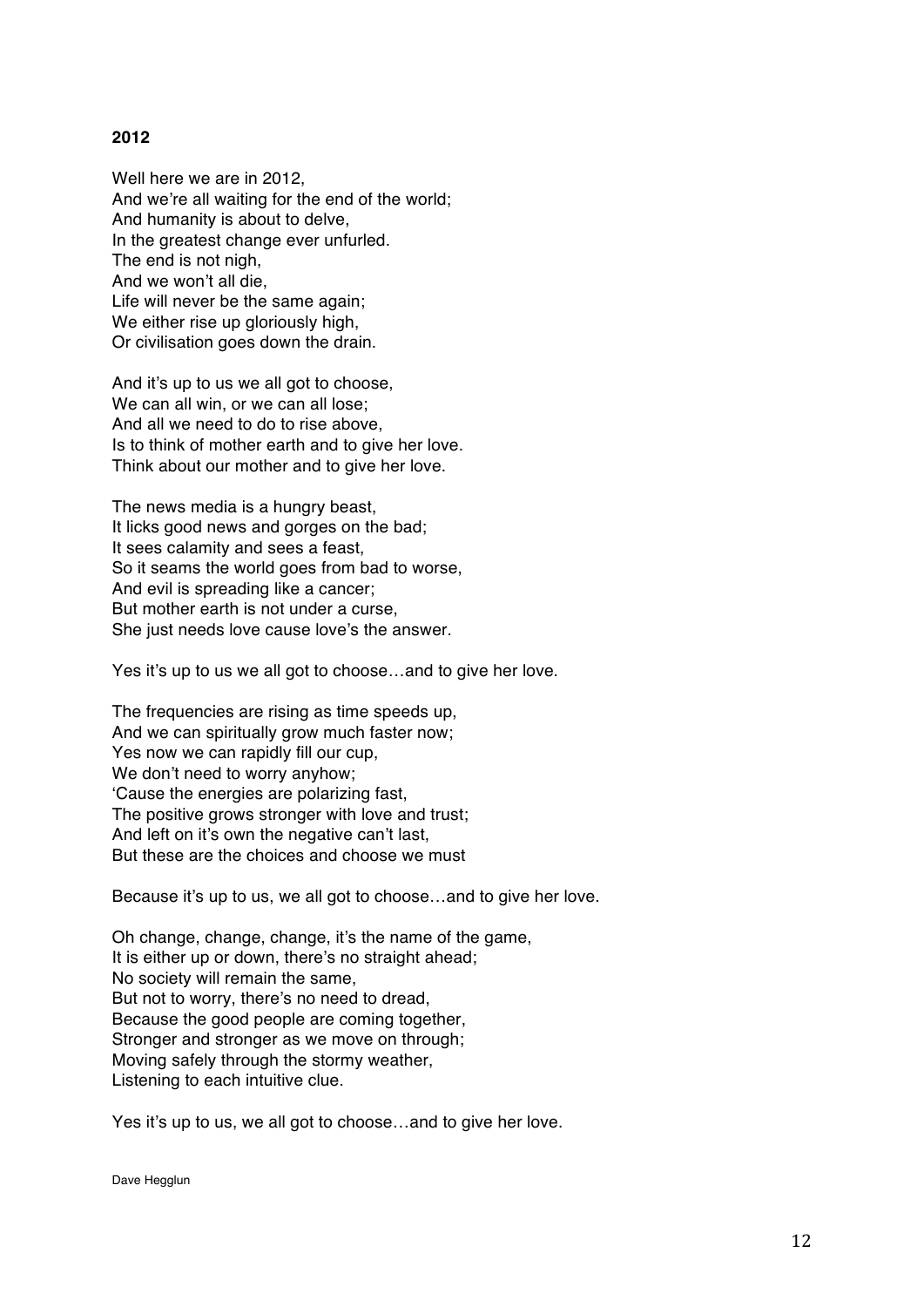#### **BRING IT ON THROUGH**

Love makes the world go round , Love brings the balance , Love makes all life abound, With it's many talents. Love can move through everything , But nowhere is much as you . It's love the world is needing. Now .

So bring it on through - the love from you, Bring it on through - that's what you can do , Bring it on through - it's up to you To bring it on through.

All the world is changing , There's tension in the air ; Wild storms are raging We've got no time to spare . Birds and bees are dying , Fish and animals too ; Mother earth is crying , For love .

So bring it on through - the love from you, ...

Just around the corner , Our dooms day could be here , Weather like a sauna , Comes closer each year , Love can change the climate, It's not too hard to do; We need to apply it, Now.

So bring it on through - the love from you, ...

Can you feel the system , Cracking under the strain; All it so called wisdom, Cannot reduce the pain . Only love conquers all , With love we start anew . It's time for us to call,<br>For love

So bring it on through - the love from you, ...

Bring it on through - yes you can too , Bring it on through - it's overdue, Bring it on through so we can s tart , Anew .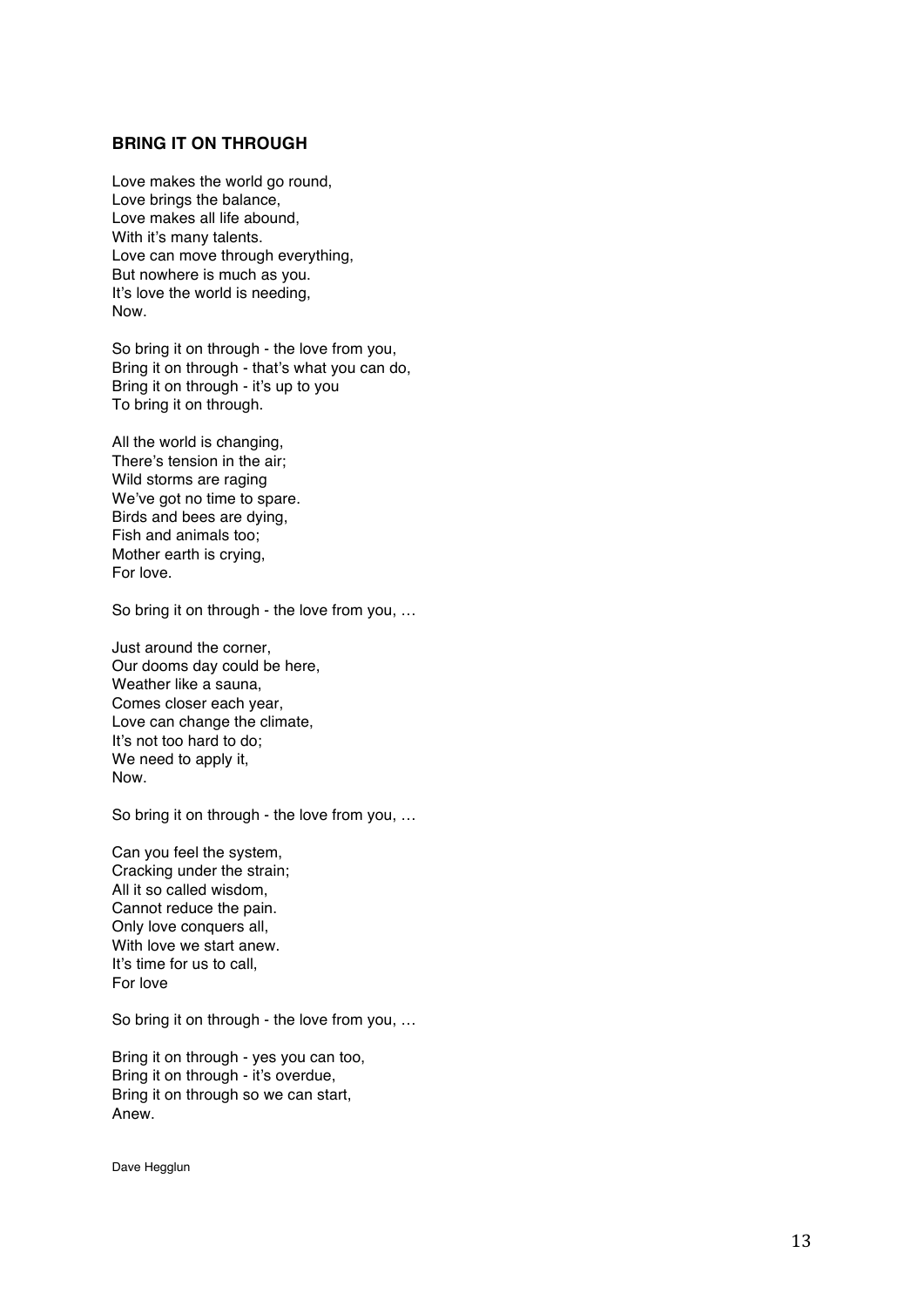# **TOMMY CYNICAL**

Tommy Cynical believes in nothing, And nothing is his only friend; He leaves the chicken and he eats the stuffing, 'Cause stuffing leaves nothing at the end. People say to him, believe in something, Money or god, they recommend; But Tommy god is an empty dumpling, And money is too easy to spend.

Turn around Tommy, it's useless to pretend, The way you're heading leads nowhere in the end.

Often Tommy cries, what's it all about? But poor Tommy get's no relief, He's trapped inside his heart and no way out, Without a goal time is a thief; And the best he can do is wonder on, Hoping nothing brings more grief, And gives him nothing more to ponder on He watches in fear of belief.

Turn around Tommy you can turn a new leaf, Before your leaky boat breaks on the reef.

We hope he finds something worth believing, Something that his heart belongs to; For without love it's not worth achieving**,** Loving nothing is hard to do. Tommy needs to love to open his heart, To the freedom he never knew; Then he can believe and make a new start, With no cynical point of view.

Turn around Tommy, it's up to you, To belief in what you know is true, Turn around Tommy it's up to you, To belief what you know is true.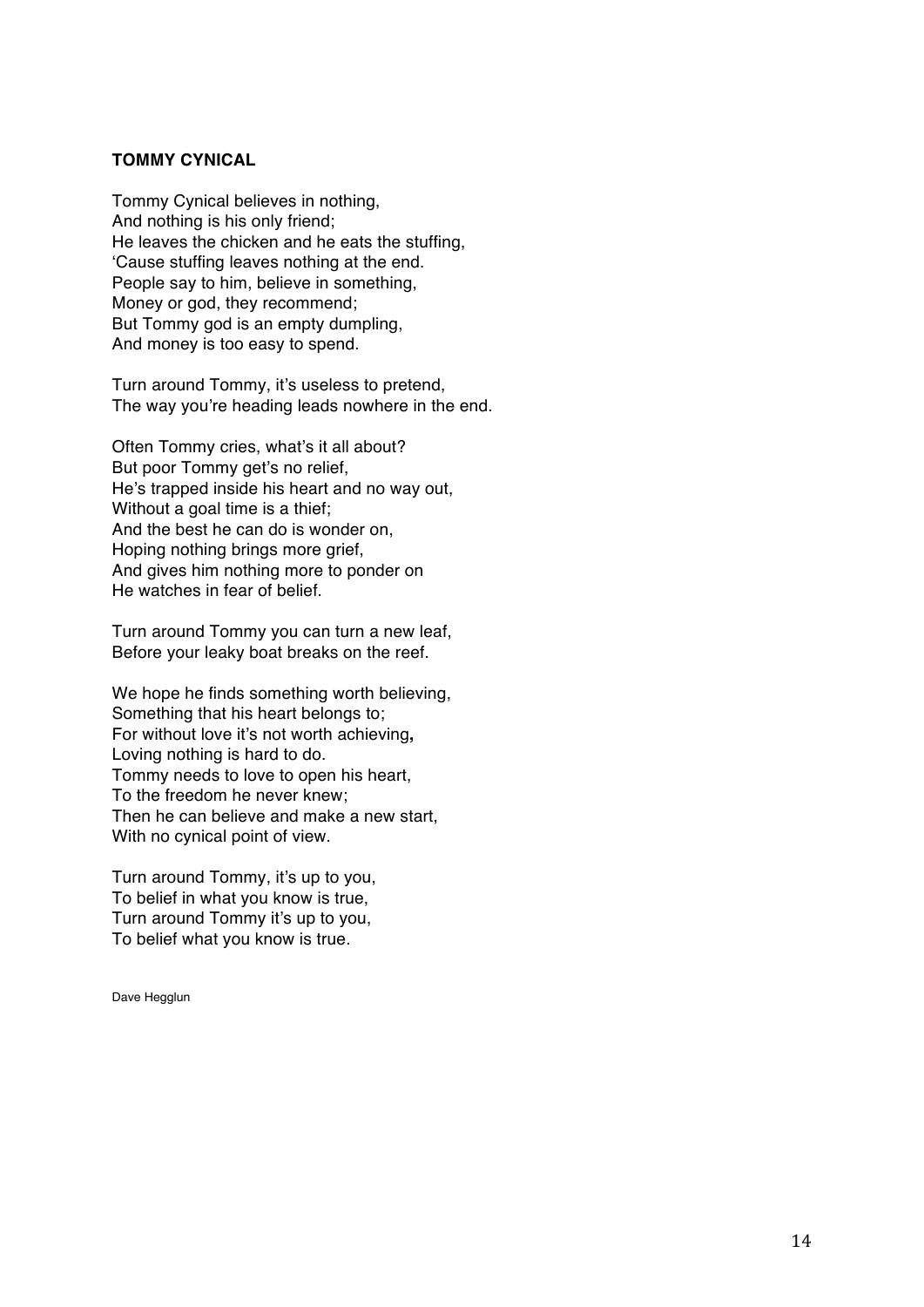# **SILVER LOVELINE**

We roll around this universe, Time after time; With the freedom of the heart, The freedom of the mind, And the freedom of the great divine. As we roll around we may lose ourselves, But we ca never be lost; Because we have a sliver love line, Anchored to the great divine.

It's a power line, an unbreakable twine, Of unconditional love.

This line is not a leash, It's not only a tether; It's a divine conduit, And from us through it, Our wishes flow together; And they're answered by a gentle dart, Straight to the heart; The power that is the universe, Unconditional love.

Through that power line an unbreakable twine, Of unconditional love. Yes the power line that unbreakable twine, Of unconditional love. It's a power line an unbreakable twine, Of unconditional love

It's with each of us until we die, But it will never tie us down.